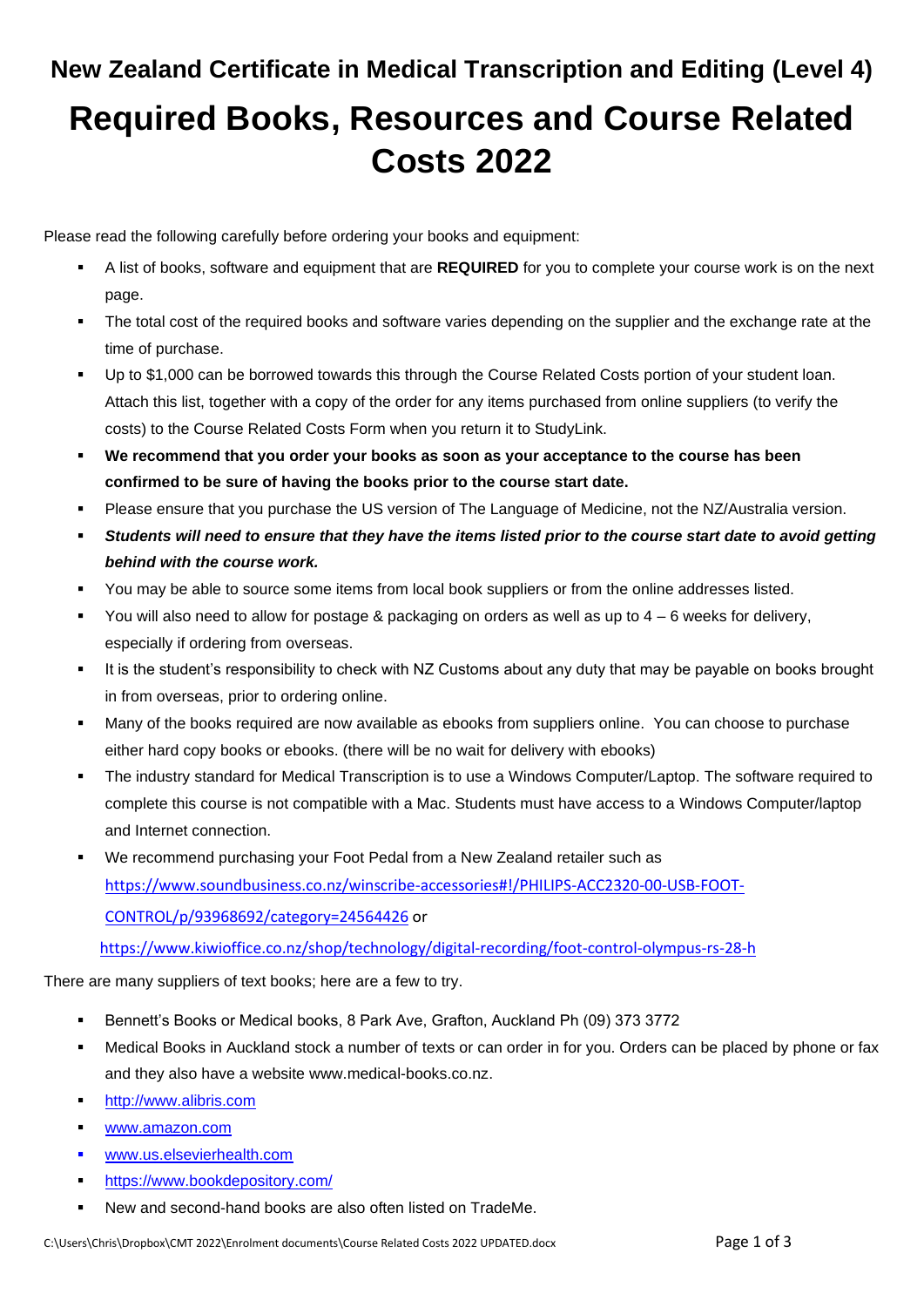## **Required Text Books, Software and Equipment**

### **Required Books(these can be either hard copy books or the digital versions)**

**The Language of Medicine**, by Chabner (Book) – US Edition ISBN=9780323551472 ElSevier

[http://dev.medicalbooks.co.nz/index.php?main\\_page=product\\_info&cPath=&products\\_id=570118](http://dev.medicalbooks.co.nz/index.php?main_page=product_info&cPath=&products_id=570118)

- **Book of Style and Standards for Clinical Documentation, 4th Edition** (digital subscription or hard copy book) [http://www.ahdionline.org](http://www.ahdionline.org/) There is a discount available to students by joining AHDI (student membership is free)To join, all you need to do is go to their website and fill in the student membership application, enter Sue's Computer Training Co. as the course provider. It will ask you to set up a username and password. Once you have done that and login you will see the special pricing for members when you look at purchasing the AHDI Book of Style.
- **Stedman's Medical Abbreviations, Acronyms and Symbols** Stedman's [Medical Abbreviations, Acronym, 9781608316991 \(medicalbooks.co.nz\)](http://dev.medicalbooks.co.nz/medical-amp-surgical/c-d/dictionaries/stedmans-medical-abbreviations-acronyms-symbols-9781608316991?cPath=&)
- **Stedmans medical Dictionary for Health Professionals and Nursing 7th edition** [https://textbooks.zookal.co.nz/products/stedmans-medical-dictionary-for-the-health-professions-and-nursing](https://textbooks.zookal.co.nz/products/stedmans-medical-dictionary-for-the-health-professions-and-nursing-9781608316922?variant=34127045394568&gclid=CjwKCAiAgbiQBhAHEiwAuQ6BkiuREGBuDrWap2Qpd8laCXMMG0nszzQL-mQt5wKciUwYAAtikzzNTxoCV1IQAvD_BwE)
- **Lippincott Pocket Drug Guide for Nurses** [2022 Lippincott Pocket Drug Guide for Nurses | 9781975183226 -](https://textbooks.zookal.co.nz/products/2022-lippincott-pocket-drug-guide-for-nurses-9781975183226?variant=39682061697160) Zookal NZ

#### **Required Software**

- **Stedman's Plus Version 2020 Medical/Pharmaceutical Spellchecker** (Standard) Lippincott, Williams & Wilkins [Stedman's Plus 2021 Medical/Pharmaceutical Spellchecker \(lww.com\)](https://shop.lww.com/Stedman-s-Plus-2021-Medical-Pharmaceutical-Spellchecker/p/9781975164324)
- **Word Expander Software.** We recommend **SpeedType** (speed typing software with technical support) [www.speedtype.com](http://www.speedtype.com/)
- **Express Scribe transcription software**. *Not required until the end of Block 1. This is available as a free download which will only work with one brand of foot pedal – Alto Edge - <sup>1</sup>\$89.95 USD plus postage and handling of approximately \$39.50 USD. If purchasing a different brand of foot pedal, such as the Phillips listed on the last page of this document, the cost of the Express Scribe software will be \$\$39.95 - \$49 USD. We strongly recommend that students purchase the foot pedal from a NZ supplier in case support for it may be needed at any stage*. *Express Scribe can be downloaded from various websites e.g*. <http://www.nch.com.au/scribe/>

#### **Required Equipment**

- **Transcription Foot Pedal**
- **Headset (USB type is recommended)**
- **Computer and internet connection (PC desktop or laptop, not a Mac)**

#### **Recommended Optional Books**

Websters and Oxford Dictionaries | Gray's Anatomy for Students | Dorland's Illustrated Medical Dictionary

 $1$  Prices current at the time of writing but may be subject to change.

C:\Users\Chris\Dropbox\CMT 2022\Enrolment documents\Course Related Costs 2022 UPDATED.docx Page 2 of 3